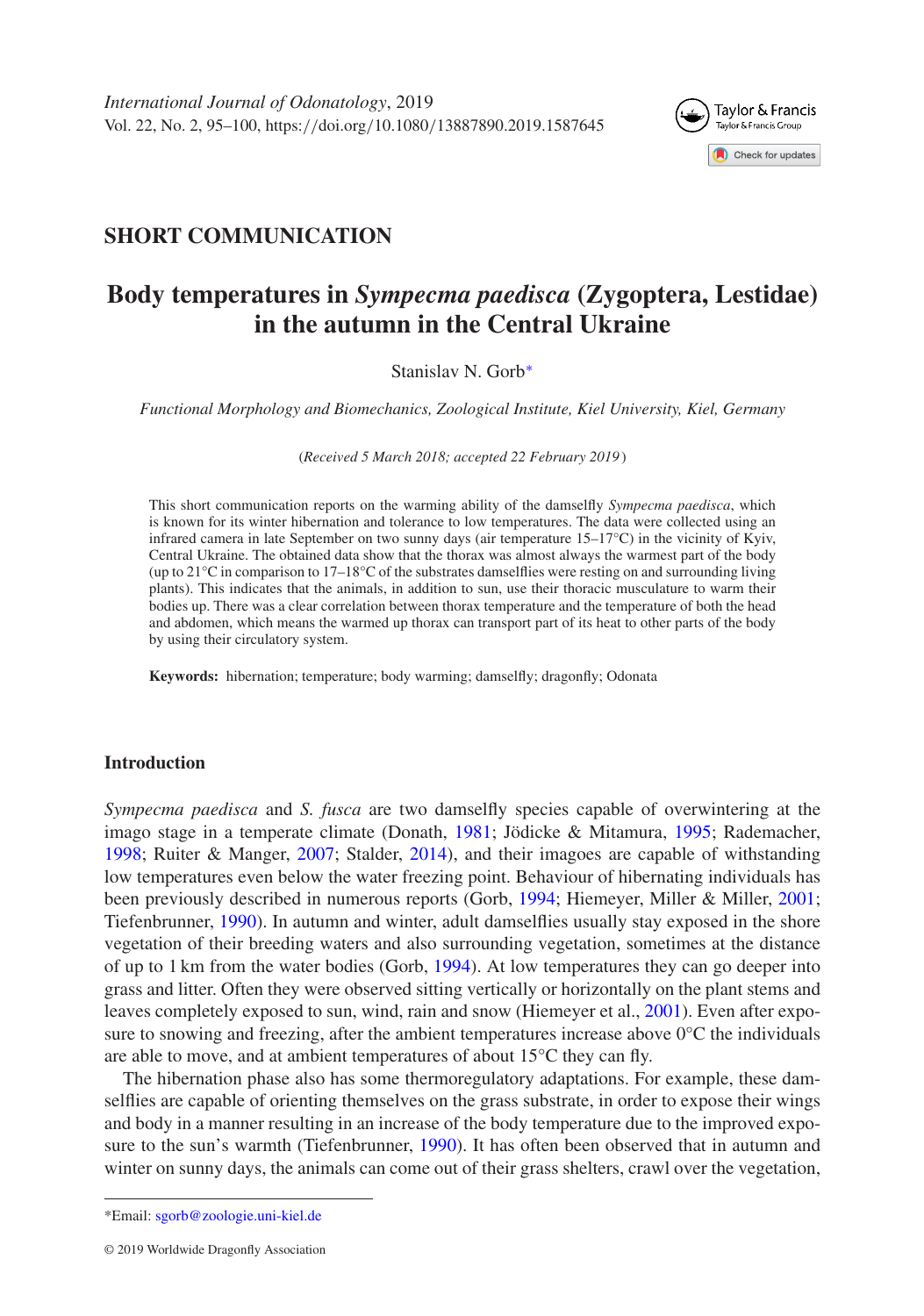#### 96 *S.N. Gorb*

warm themselves further and even hunt prey (Gorb, [1994\)](#page-5-5). The present small and rather preliminary account reports on the observation of sun-exposed *Sympecma paedisca* damselflies in the autumn after a rather cold night (about 5–6°C). For this purpose, I applied an infrared camera technique, which has previously been used in studies of odonate thermoregulation (Svensson, [2012;](#page-5-8) Tsubaki et al., [2010\)](#page-5-9). The images obtained allowed me to compare different parts of the body in *S. paedisca* and corresponding substrates. These results contribute to the understanding of physiological and behavioural adaptations of hibernating damselflies.

# **Materials and methods**

The observations and images were made at Hodoseevka village, 20 km from Kyiv, Central Ukraine on 28–29 September 2011, both sunny days, at 10:00–12:00 and air temperature of  $15-17$ °C. The preceding nights were rather cool (5–6°C). Air temperatures were measured using a thermometer, but temperatures of nearby objects, which were slightly different in every single IR image, were defined by using thermal imaging camera.

For IR imaging we used a thermal imaging camera (Trotec IC 080 V, Heisenberg, Germany). In all, we took 22 good quality images of different individuals in two days, which were used for statistical analysis. For the analysis, four randomly selected pixel areas of approximately  $200 \mu m$ diameter were taken and averaged from each body part (head, thorax, abdomen), substrate (where the damselfly was sitting) and surrounding vegetation (surrounding or ambient temperature). The same procedure was made for each single image. For the statistical analysis, the temperature data obtained from all images were pooled together and then compared for each body part.

# **Results and discussion**

Thermoregulation, and especially regulation of the thoracic muscle temperature, has been investigated in a number of anisopteran dragonfly species, but is poorly known in small zygopterans. The present study is a trial to get some data on representatives of small zygopterans. Measurements of the temperatures of the thorax, head and abdomen in many anisopteran species indicate that both thorax and head temperatures are relatively independent of air temperature (May, [1995a,](#page-5-10) [1995b,](#page-5-11) [2017\)](#page-5-12). The obtained data on *Sympecma paedisca* showed that damselflies were already warmed up and capable of flight at relatively low ambient temperature. A very striking but not surprising result was that the thorax was almost always the warmest part of the body (Figure [1\)](#page-2-0). This might indicate that the damselflies use their thoracic musculature to warm their bodies up in addition to the effect of the solar irradiation. Also, strong differences were revealed between the temperature of the substrate, where animals were perched, and the thoracic temperature. This supports the above suggestion about active warming up, especially because some substrates were living plants with cells still containing water and capable of passive warming due to their exposure to the sunlight. The head, thorax, abdomen temperatures and those of the substrate and surroundings did significantly differ from each other (Figure [2\)](#page-3-0). On some IR images (Figure [1,](#page-2-0) lower left), the pterostigma was distinguishable, usually having a range of temperatures comparable with those of both the head and abdomen. The surrounding vegetation had much lower temperatures than any of three studied parts of the damselfly body: the difference was up to  $3-5$ °C (Figure [2\)](#page-3-0).

Similar to previous studies on anisopterans (May, [1995a,](#page-5-10) [1995b,](#page-5-11) [2017\)](#page-5-12), thorax, head and abdomen temperatures were independent of the surrounding temperatures (Figure [3A](#page-4-0); Table [1\)](#page-3-1). There was a clear relationship between the thorax temperature and that of the head and abdomen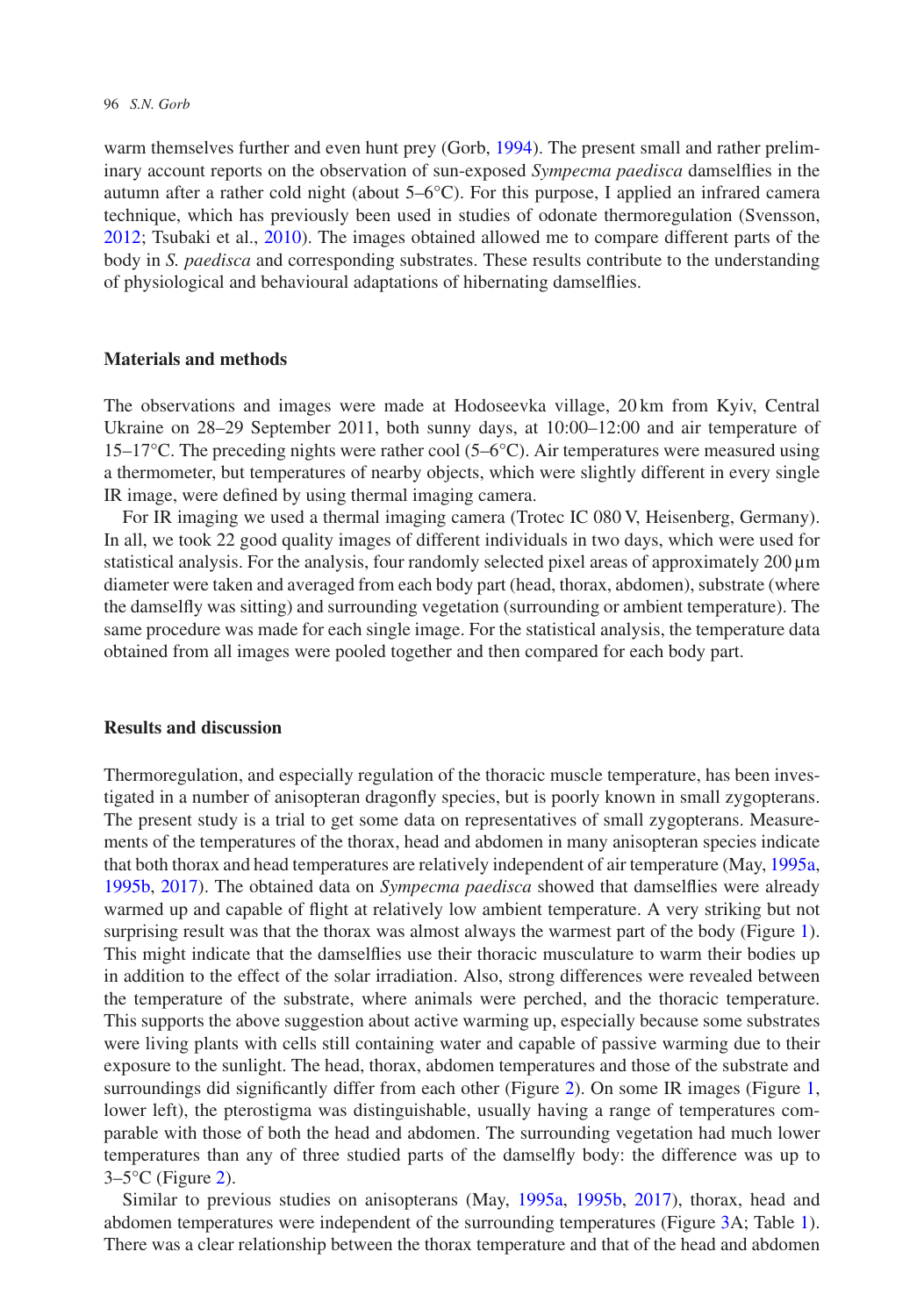*Body temperatures in* Sympecma paedisca 97



<span id="page-2-0"></span>Figure 1. *Sympecma paedisca*, left upper image is the photograph taken at the study site and the three other images are examples of collected thermoimages, each showing the temperature map of the damselfly body. This kind of image was later used for comparison between temperatures of different body parts and natural substrates.

(Figure [3B](#page-4-0), C; Table [1\)](#page-3-1), which means that the warmed up thorax can transport part of its heat to the other parts of the body by the use of the circulation system (Heinrich, [1993;](#page-5-13) Kolev, Gorb, Schilling, & Riemer, [2001\)](#page-5-14). Whether *S. paedisca* uses trembling of thoracic musculature (endothermic heating) for warming up, remains unclear. We cannot exclude that animals warm up due to their active flight. As mentioned above, Anisoptera are capable of elevating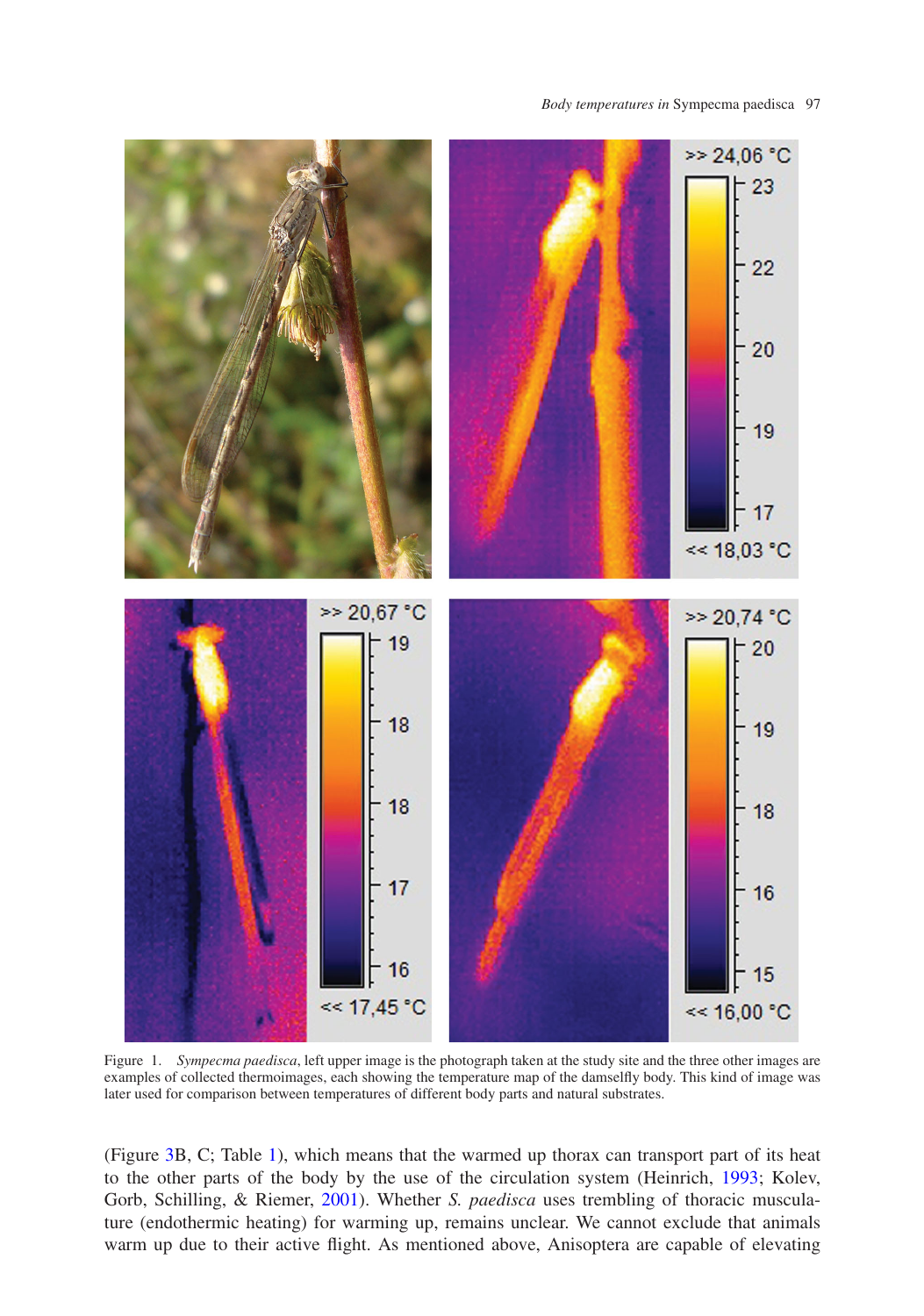

<span id="page-3-0"></span>Figure 2. Results of the temperature analysis of the thermoimages, one-way ANOVA ( $F = 162.4$ , df = 4,  $p < 0.001$ ). All sites are significantly different in their temperatures from each other at the level of  $p < 0.001$  (all pairwise multiple comparison procedure – Tukey test).

<span id="page-3-1"></span>

|           | Abdomen            | Head                              | Substrate                            | Surrounding             |
|-----------|--------------------|-----------------------------------|--------------------------------------|-------------------------|
| Thorax    | 0.772<br>p < 0.001 | 0.557<br>< 0.001<br>$\mathcal{D}$ | 0.682<br>< 0.001<br>$\boldsymbol{p}$ | $-0.047$<br>$p = 0.675$ |
| Abdomen   |                    | 0.642<br>p < 0.001                | 0.656<br>p < 0.001                   | 0.215<br>$p = 0.054$    |
| Head      |                    |                                   | 0.643<br>p < 0.001                   | 0.041<br>$p = 0.717$    |
| Substrate |                    |                                   |                                      | $-0.319$<br>$p = 0.004$ |

Table 1. Pearson correlation coefficient (bold) between temperatures measured at different sites.

thoracic temperature, and that is why larger species are better able to maintain a constant body temperature (Sformo & Doak, [2006;](#page-5-15) May, [2017\)](#page-5-12). In conditions of low external temperature, as in the case described here, it is expected that the thorax is usually warmer due to its endothermic maintenance. This is especially interesting to observe in a small zygopteran species.

Odonata often use behavioural thermoregulation including variations in body and wing postures and in perch substrate choice (May, [2017\)](#page-5-12). This is certainly the case for *S. paedisca* (Tiefenbrunner, [1990\)](#page-5-7)*,* which by the combined use of behavioural adaptations, solar irradiation and endothermic thermoregulation is capable of an extreme expansion of its activity period in spring and autumn in comparison to the majority of other odonates living in the same habitats and of winter hibernation (Donath, [1981;](#page-5-0) Jödicke & Mitamura, [1995;](#page-5-1) Rademacher, [1998;](#page-5-2) Ruiter & Manger, [2007;](#page-5-3) Stalder, [2014\)](#page-5-4).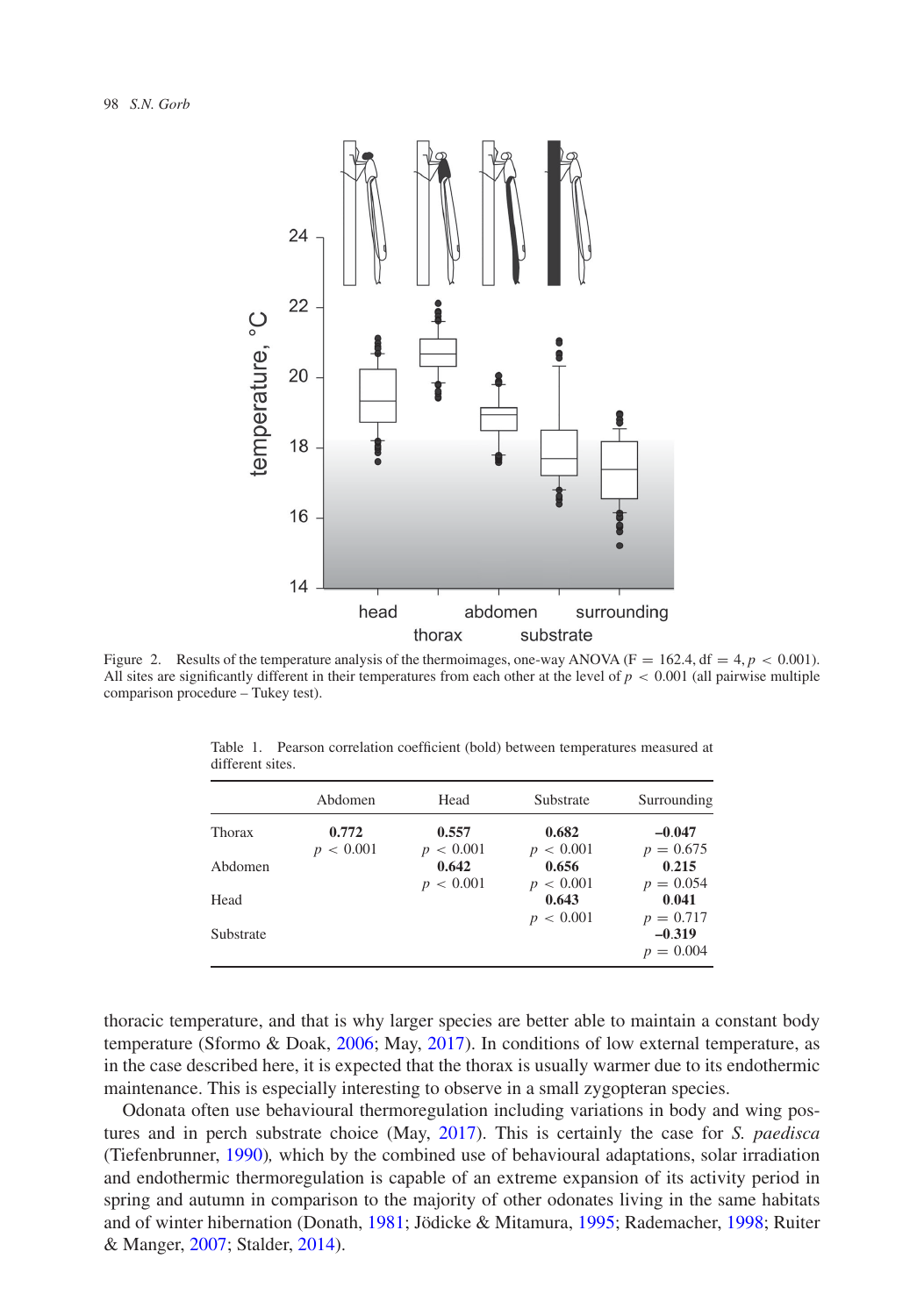

<span id="page-4-0"></span>Figure 3. Relationship between temperatures measured at different sites (linear regression analysis). (A) Between surrounding temperature and damselfly thorax, *thorax* = 21.250 – (0.0308  $\times$  *surrounding*),  $R^2 = 0.002$ , ANOVA:  $F = 0.177$ ,  $p = 0.675$ . (B) Between damselfly thorax and head, *head* = 2.451 + (0.819  $\times$  *thorax*),  $R^2 = 0.310$ , ANOVA: F = 35.6,  $p < 0.001$ . (C) Between damselfly thorax and abdomen, *abdomen* = 1.725 + (0.826  $\times$  *thorax*),  $R^2 = 0.597$ , ANOVA:  $F = 116.8$ ,  $p < 0.001$ .

To sum up, the rather preliminary results presented above show that on sunny autumn days, when surrounding temperatures reach the limit (15°C) at which *Sympecma* damselflies can fly (Tiefenbrunner, [1990\)](#page-5-7), animals are capable of further warming up their thoracic temperatures up to 21°C. It was previously reported that anisopterans, especially in the cooler regions, are capable of activity at ambient temperatures of approximately 14°C by employing different thermal strategies: lowering minimum flight temperature and enhancing physiological heat production (Sformo & Doak, [2006\)](#page-5-15). The exposure to the sun presumably contributes to the warming up process, but this alone cannot explain such comparatively high thoracic temperatures measured in small *S. paedisca*, and that is why we assume an additional contribution of muscle activity.

The use of IR camera with a macro-lens is a very promising non-invasive method for studying odonate thermoregulation in the future. In future studies, it would be especially interesting